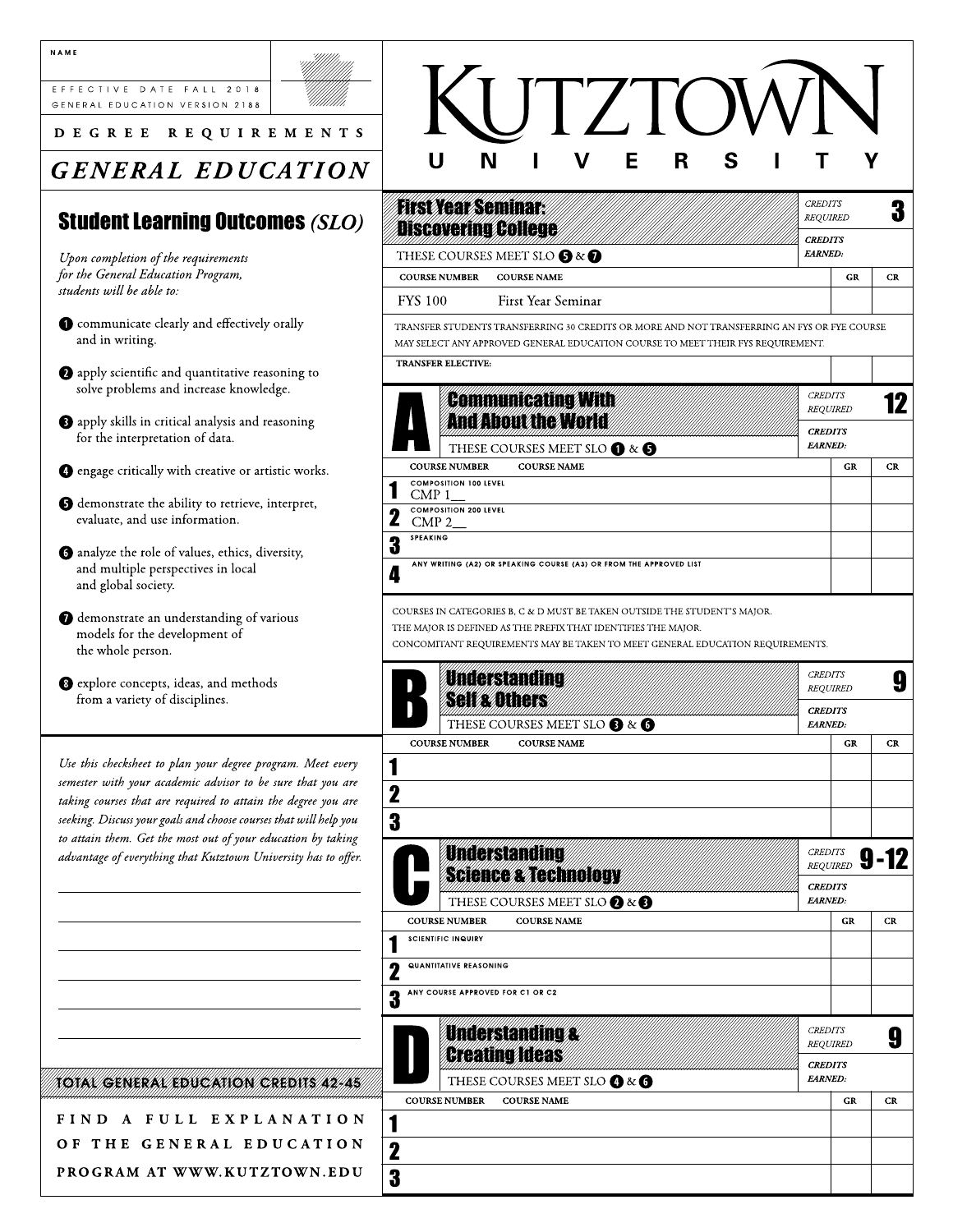#### *COMMUNICATION DESIGN PROGRAM: 81 semester* hours

# I. FOUNDATION REQUIREMENTS [15 s.h.]

| R                                |   |  |
|----------------------------------|---|--|
| A. FAR 015: Drawing I            | 3 |  |
| <b>B. ART 031: 2D Design</b>     | 3 |  |
| C. FAR 016: Drawing II           | 3 |  |
| D. ART 032: 3D Design            | 3 |  |
| E. CDE 010: Digital Foundation A | 3 |  |

## II. PROGRAM

# REQUIREMENTS (46 s.h.]

|                | S.H.                               | GR |
|----------------|------------------------------------|----|
| $\overline{2}$ |                                    |    |
| 3              |                                    |    |
| 3              |                                    |    |
| 3              |                                    |    |
| 3              |                                    |    |
| 3              |                                    |    |
| $\mathfrak{p}$ |                                    |    |
| 3              |                                    |    |
| 4              |                                    |    |
| 4              |                                    |    |
| 4              |                                    |    |
| 4              |                                    |    |
| 4              |                                    |    |
| $\overline{2}$ |                                    |    |
| 2              |                                    |    |
| 0              |                                    |    |
|                | O. CDE 398: Professional Practices |    |

#### III. PROGRAM REQUIREMENTS [20s.h.]

# JUNIOR/SENIOR: Select six {6) CD Seminar courses.

Up to two (2) art electives\* may be used for a total of up to 6 credits of the 12 credits required. {See catalog for complete course names and descriptions. )

|                                                                           | www.atlanta.com/envisymanta.com/envisymanta<br>--------- |                  |
|---------------------------------------------------------------------------|----------------------------------------------------------|------------------|
|                                                                           |                                                          |                  |
| <b>MARINER MARINE</b><br><b><i><u>START COMPANY AND RESIDENCE</u></i></b> | --------                                                 | -----<br>------- |
|                                                                           |                                                          |                  |

| SENIOR: Internship [8 s.h.]                                                        |   | S.H. |  |
|------------------------------------------------------------------------------------|---|------|--|
| G. CDE 394: Internship (2.87 QPA in major required) or 8 credits of *Art Electives | 8 |      |  |
|                                                                                    |   |      |  |

#### IV. Additional Courses [not required]

| IV. Additional Courses [not required] | S.H. GR. |
|---------------------------------------|----------|
|                                       |          |
|                                       |          |
|                                       |          |
|                                       |          |
|                                       |          |
|                                       |          |

<sup>1</sup> Could substitute FAR 161 Intro to Photography.

\*Art electives may be APD, ART, CDE, CSC, CFT, CTM, FAR, FAS, MKT, SMS

ADVISEMENT NOTE: In addiiton to studio requirements, fulfillment of the Communication Design degree requires 6 credits of Graphic Design History and 6 credits of Art History.

#### **ADMISSION TO COMMUNICATION DESIGN**  An art test or portfolio review is required for entrance

into the Communication Design Program from High School. Please contact the Admissions Office.

Transfer students are required to submit a portfolio of work for entry into the CD program. Please contact the Admissions Office.

### **INTERNAL TRANSFER**

A portfolio and recommendation letters are required for an internal transfer to Communication Design. Please speak to the department secretary for instructions.

### **GRADUATION**

The QPA requirement within Communication Design for Graduation is a 2.0.

The following courses are suggested to meet your General Education requirements: Course **GE Category** CDH 150 11.B CDH 151 11.B ARH 124, 125, or 126\*\* 11.D ARH ELECTIVE\*\* 11.D  $\triangle$  CDE 010 11.D Completed

\*\* not ARH 024, 025, or 026